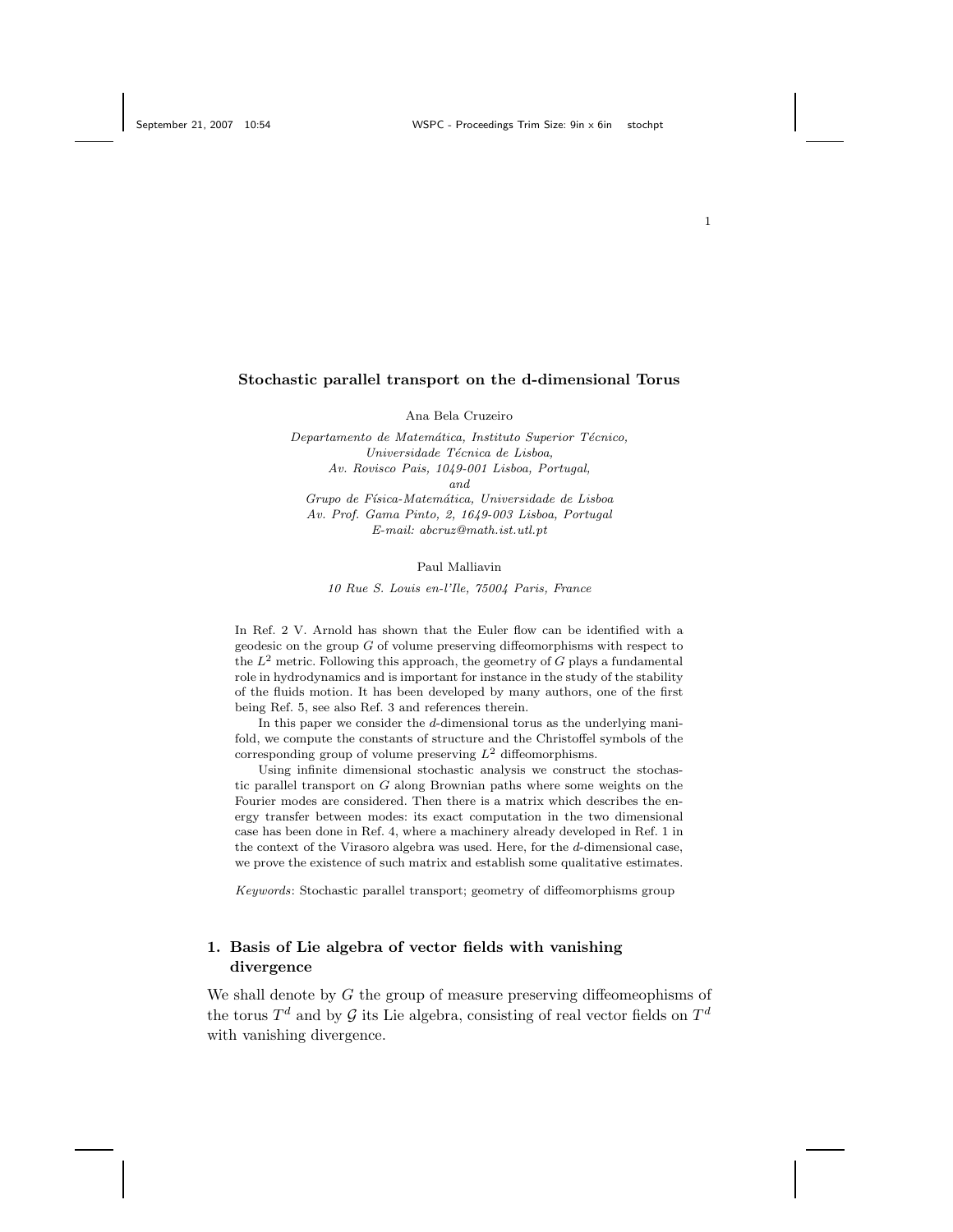We look for an  $L^2$ -orthonormal basis of *complex* vector fields with vanishing divergence. We use the key fact of the invariance of this space by the translation operator:

$$
[(\tau_{\varphi})_* Y](\theta) := Y(\theta - \varphi).
$$

Define

$$
Y^n := \frac{1}{(2\pi)^d} \int_{T^d} [(\tau_{\varphi})_* Y] \exp(in.\varphi) d\varphi, \quad n = (n_1,\ldots,n_d) \in Z^d.
$$

Then  $Y^n$  has a vanishing divergence; furthermore

$$
((\tau_{\varphi_0})_* Y^n)(\theta) = \frac{1}{(2\pi)^d} \int_{T^d} Y(\theta - \varphi - \varphi_0) \exp(in.\varphi) d\varphi.
$$

Make the change of variable  $\varphi' - \varphi_0 = \varphi$ ; then

$$
((\tau_{\varphi_0})_* Y^n)(\theta) = \exp(-in.\varphi_0) Y^n)(\theta).
$$

Considering this identity at  $\theta = 0$  we find  $Y^n(-\varphi_0) = \exp(-in \cdot \varphi_0)Y^n(0)$ . Therefore we can look for a basis of vector fields with vanishing divergence of the form

$$
z_n \exp(in.\theta)
$$
,  $z_n$  is a fixed vector in  $R^d$ .

As we have  $div(z_n \exp(in.\theta)) = i n.z_n \exp(in.\theta)$ , we get

Proposition 1.1. The vector fields of the form

$$
z_k \exp(i \ k.\theta), \quad k.z_k = 0 \tag{1.1_a}
$$

generate the vector space of complex vector fields with zero divergence, and vector fields asssociated to two distinct values of k are orthogonal.

To find an orthonormal basis we have to find for each  $k$  an orthonormal basis of the space  $V_k := \{ z \in \mathbb{C}^d : k.z = 0 \};$  define

$$
\mathcal{E}_k := \{ x \in R^d : \quad k \cdot x = 0 \}, \text{ then } \mathcal{E}_{-k} = \mathcal{E}_k; \tag{1.1b}
$$

and  $V_k = \mathcal{E}_k \otimes C$ . We obtain the wanted orthonormal basis by picking, for  $\forall k \neq 0$ , an orthonormal basis  $\epsilon_k^1, \ldots, \epsilon_k^{d-1}$  of each  $\mathcal{E}_k$ ; we make the convention to take

$$
\epsilon_{-k}^{\alpha} := \epsilon_k^{\alpha}.\tag{1.1c}
$$

**Proposition 1.2.** Denote  $\tilde{Z}^d$  a subset of  $Z^d$  such that each equivalence class of the equivalence relation on  $Z^d$  defined by  $k \simeq k'$  if  $k + k' = 0$  has a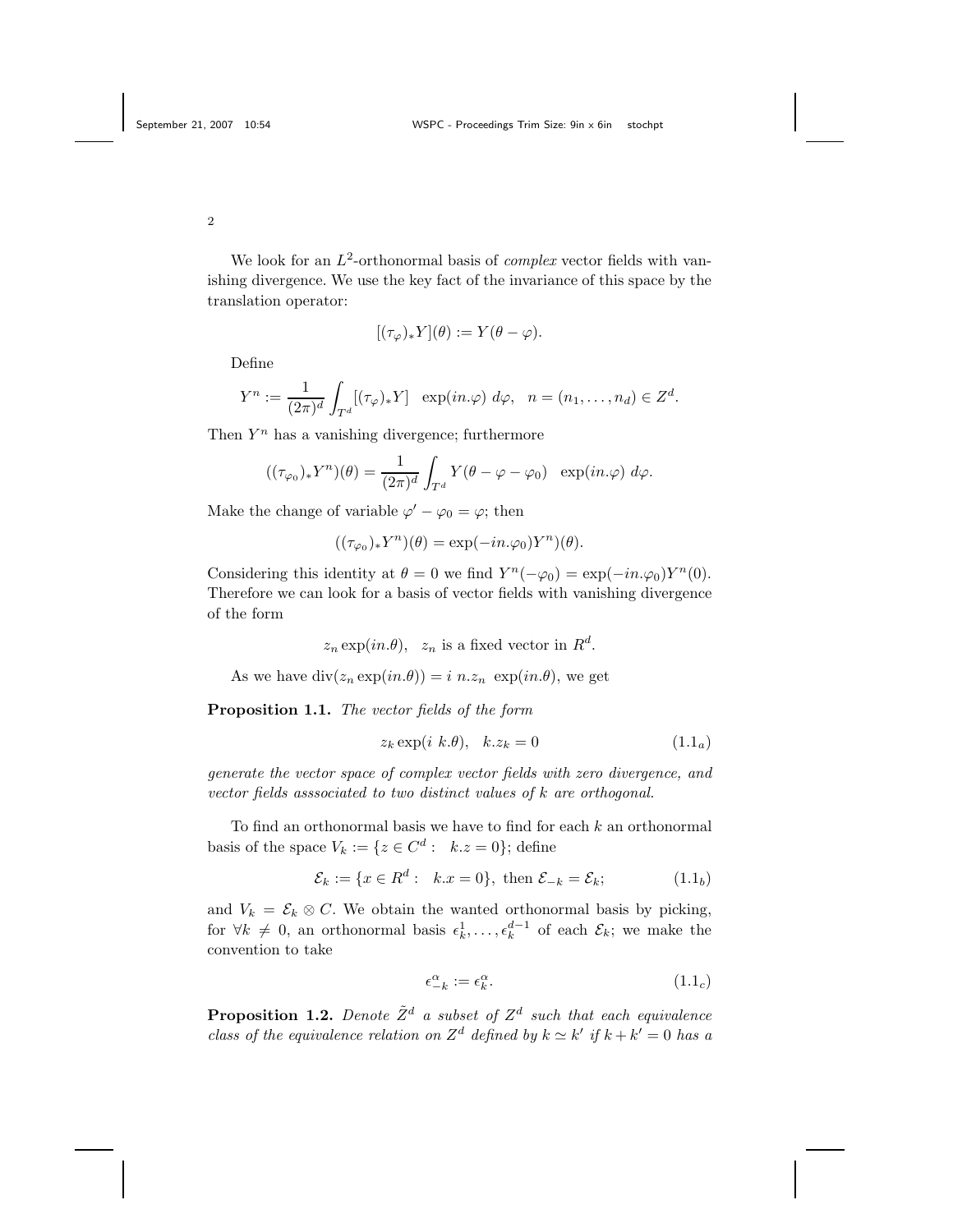unique repesentative in  $\tilde{Z}^d$ ; denote  $\mathcal{H}_r$  the Hilbert space of square integrable real vector fields on  $T<sup>d</sup>$  with a vanishing divergence, then

$$
\left\{ \epsilon_k^{\alpha} \cos k.\theta, \ \epsilon_k^{\alpha} \sin k.\theta, \right\}_{k \in \tilde{Z}^d, \ \alpha \in [1, d-1]} \tag{1.2}
$$

constitute an orthonormal basis of  $\mathcal{H}_r$ .

### Proof. We have

$$
Y = \sum_{k} z_k \times \exp(i \ k.\theta), \ z_k \in \mathcal{E}_k, \text{ with the reality condition } z_{-k} = \bar{z}_k
$$
  
(1.3<sub>a</sub>)

and  $||Y||_{L^2}^2 = \sum_k ||z_k||_{R^d}^2$ .

We can write the complex series  $(1.3<sub>a</sub>)$  as a real series by grouping terms:

$$
Y = \sum_{k \in \tilde{Z}^d} \left( z_k \times \exp(ik.\theta) + \bar{z}_k \times \exp(-ik.\theta) \right), \ z_0 \in R^d, \ z_k \in \mathcal{E}_k \otimes C. \ (1.3_b)
$$

For  $k \in \tilde{Z}^d$ , writing  $z_k = \alpha_k - i \beta_k$ ,  $\alpha_k, \beta_k \in \mathcal{E}_k$ , we get

$$
Y = \sum_{k \in \tilde{Z}^d} \left( \alpha_k \times \cos(ik.\theta) + \beta_k \times \sin(ik.\theta) \right), \ \alpha_0 \in R^d, \ \alpha_k, \ \beta_k \in \mathcal{E}_k. \ (1.3_c)
$$

We want to write automatically the passage from the representation  $(1.3<sub>a</sub>)$  to the representation  $(1.3<sub>c</sub>)$ . We shall formalize the following elementary Euler identities

$$
\cos k.\theta = \frac{1}{2} \left( \exp(ik.\theta) + \exp(-ik.\theta) \right), \sin k.\theta = \frac{1}{2i} \left( \exp(ik.\theta) - \exp(-ik.\theta) \right)
$$
\n(1.3<sub>d</sub>)

Consider the group  $\varsigma$  generated by the symmetry  $\tau : k \mapsto -k$  on  $Z^d$ ; then  $\varsigma$  is a group of order 2. Denote  $\chi$  the character on  $\varsigma$  which takes the value  $-1$  on  $\tau$  and the value 1 on the identity. The powers of  $\chi$  generate a group of order two; then there exists a coupling of duality  $\varsigma \times \hat{\varsigma} \mapsto \{1, -1\},\$ coupling denoted  $\langle *, * \rangle$ , where  $\hat{\zeta}$  is the dual group of  $\zeta$ . Given a function a defined on  $Z^d$ , its  $\varsigma$ -Fourier transform is defined as

$$
\hat{\sigma}_{a_k} = \frac{1}{2} \sum_{\sigma \in \varsigma} a_{\sigma(k)} \times \langle \sigma \,, \, \hat{\sigma} \rangle, \ \ k \in \tilde{Z}^d.
$$

Starting from  $(1.3<sub>c</sub>)$  we define a function  $\psi$  on  $\hat{\zeta} \times \tilde{Z}^d$  by

$$
\alpha_k = \psi_k(e), \quad \beta_k = \psi_k(\chi), \quad k \in \tilde{Z}^d,
$$

.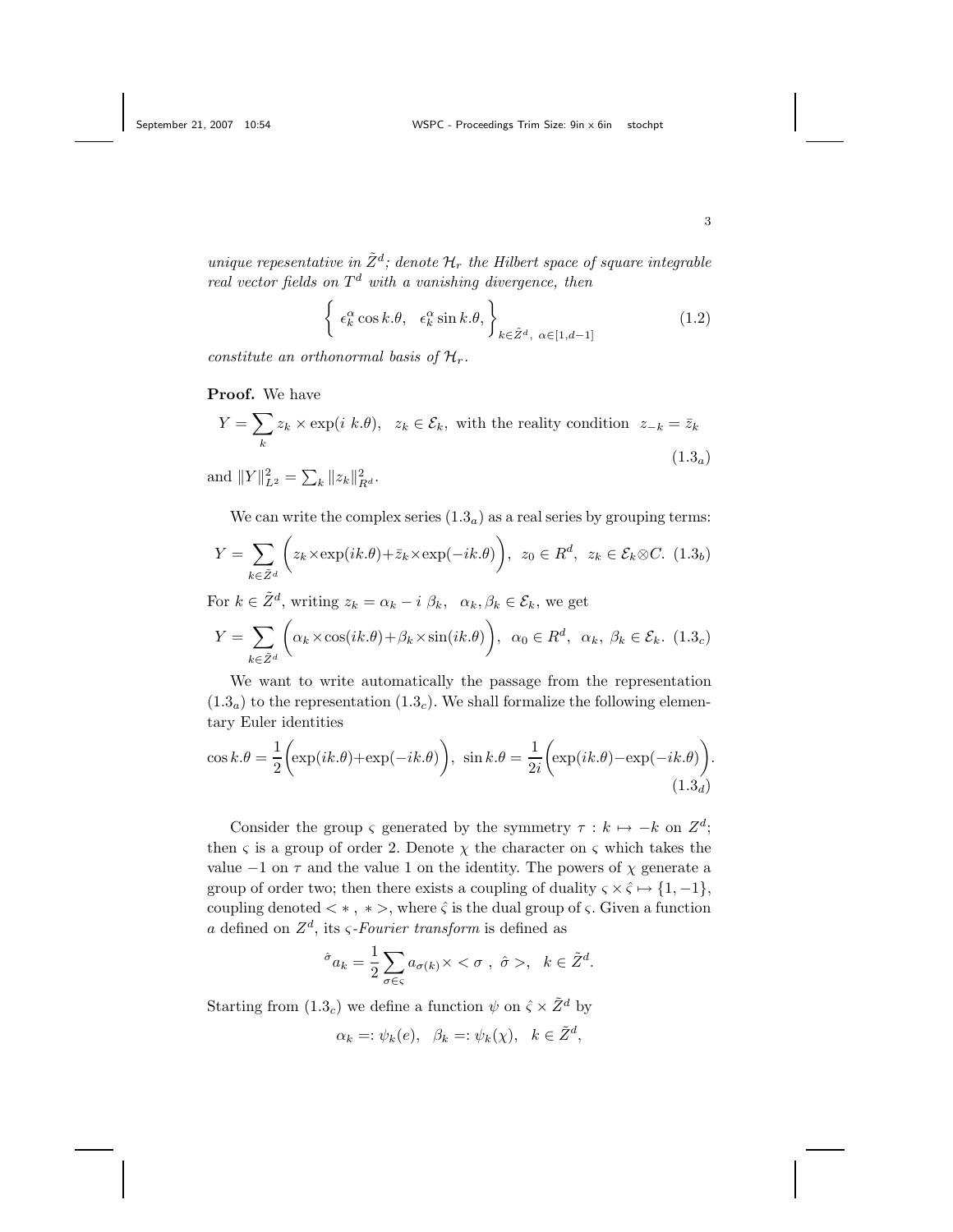then we get the universal formula describing the passage from  $(1.3<sub>a</sub>)$  to  $(1.3_c)$ 

$$
\psi_k(\hat{\sigma}) = \frac{1}{\sqrt{1, \gamma} \cdot \sqrt{1, \gamma}} \times \hat{\sigma}_{z_k, k} \quad k \in \tilde{Z}^d \ . \tag{1.3_e}
$$

If we apply  $(1.3_e)$  to the function  $\exp(ik.\theta)$  we find back the Euler identities  $(1.3<sub>d</sub>)$ .  $\square$ 

# 2. Constants of structure of the Lie algebra and Christofell symbols

The bracket of complex vector fields has the following expression:

$$
\[ z_k \times \exp(i k.\theta) , z_s \times \exp(i s.\theta) \] = \big( (z_k.s) \ z_s - (z_s.k) \ z_k \big) \times \exp\big( i (k+s).\theta \big) ;
$$
  
as  $(z_k.s) (k+s).z_s - (z_s.k) (k+s).z_k = 0, ((z_k.s) z_s - (z_s.k) z_k) \in \mathcal{E}_{k+s}.$   
Let

 $b_{k,s}$ :  $(\mathcal{E}_k \otimes C) \times (\mathcal{E}_s \otimes C) \mapsto \mathcal{E}_{k+s} \otimes C$  be defined by

$$
b_{k,s}(z_k, z_s) = ((z_k.s) z_s - (z_s.k) z_k);
$$
 hence

$$
\[ z_k \times \exp(i \ k.\theta) \ , \ z_s \times \exp(i \ s.\theta) \] = b_{k,s}(z_k, z_s) \times \exp(i \ (k+s).\theta). \ (2.1_a)
$$

Remark that, granted the identification  $(1.1<sub>b</sub>)$ , we have

$$
b_{-k,-l} = -b_{k,l}.\tag{2.1b}
$$

The function  $b_{k,l}$  is defined on  $\mathcal{E}_k \times \mathcal{E}_l$  and takes its values in  $\mathcal{E}_{k+l}$ . In the orthonormal basis  $\epsilon_k^{\alpha}, \epsilon_l^{\beta}, \epsilon_{k+s}^{\gamma}$  it is expressed as

 $[b_{k,l}]_{\alpha,\beta}^{\gamma}$  or more intrincally  $b_{k,l} \in (\mathcal{E}_k \otimes \mathcal{E}_l \otimes \mathcal{E}_{k+l}) \otimes C,$  (2.1<sub>c</sub>)

this last indentification being possible granted the euclidean structure of the  $\mathcal{E}_*$ .

Let  $Y, Y'$  be two real vector fields

$$
Y = \sum_{k \in \tilde{Z}^d} \left( z_k \times \exp(ik.\theta) + \bar{z}_k \times \exp(-ik.\theta) \right),
$$
  

$$
Y' = \sum_{s \in \tilde{Z}^d} \left( z'_s \times \exp(is.\theta) + \bar{z}'_s \times \exp(-is.\theta) \right),
$$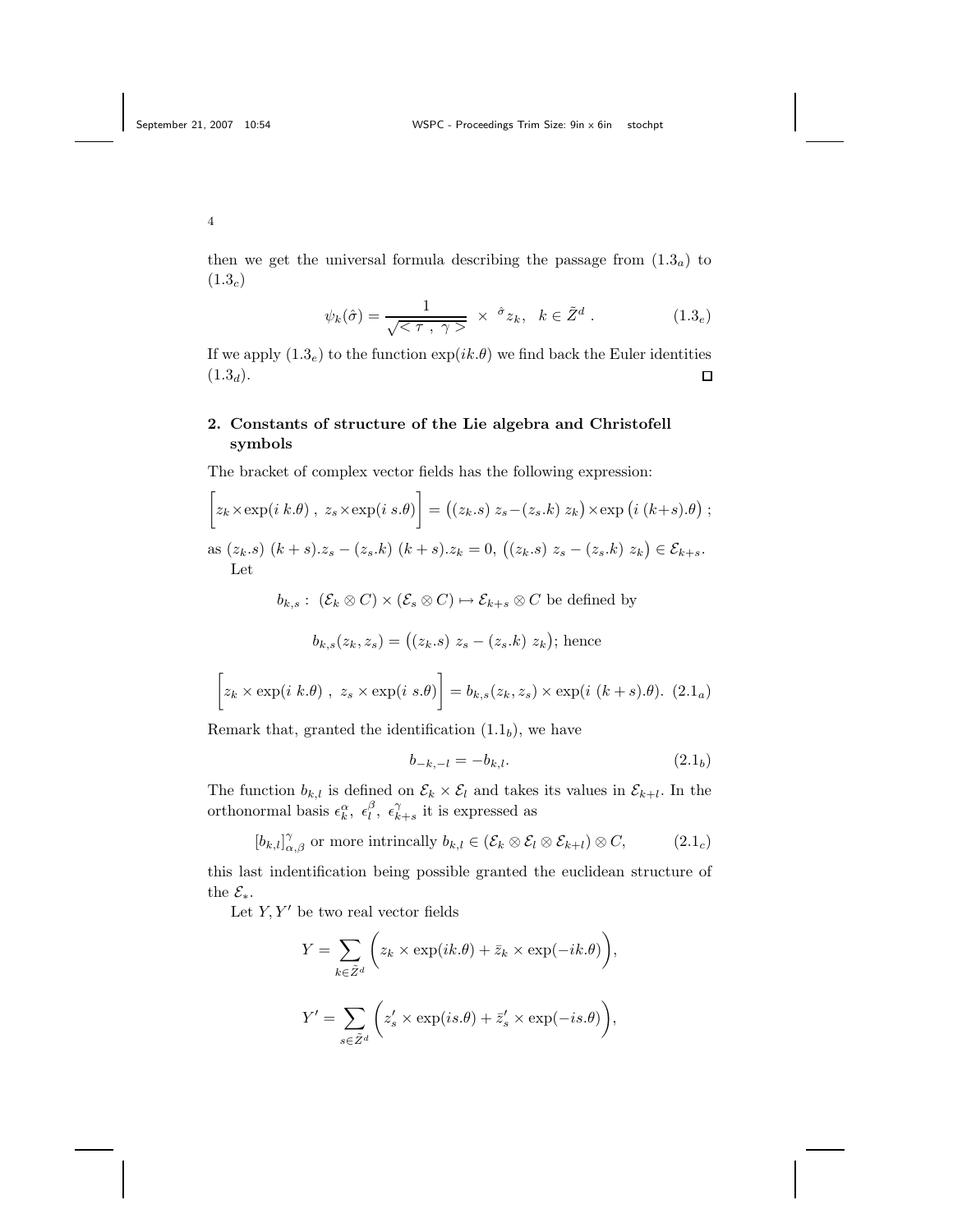$$
[Y, Y'] = \sum_{k, s \in \tilde{Z}^d} A_{k, s} \text{ where}
$$

$$
A_{k,s} := \left[ z_k \times \exp(i \ k.\theta) + \bar{z}_k \times \exp(-i \ k.\theta) , z'_s \times \exp(i \ s.\theta) + \bar{z}'_s \times \exp(-i \ s.\theta) \right]
$$
  
\n
$$
= b_{k,s}(z_k, z'_s) \times i \exp\left(i \ (k+s).\theta\right) + b_{-k,s}(\bar{z}_k, z'_s) \times i \exp\left(i \ (-k+s).\theta\right)
$$
  
\n
$$
+ b_{k,-s}(z_k, \bar{z}'_s) \times i \exp\left(i \ (k-s).\theta\right) + b_{-k,-s}(\bar{z}_k, \bar{z}'_s) \times i \exp\left(-i \ (k+s).\theta\right)
$$

Denote by 
$$
\delta
$$
 the Kronecker symbol and define the *constants of structure of the complex Lie algebra*  ${\cal H}$  by

$$
c_{k,s}^r = b_{k,s} \ \delta_{k+s}^r \tag{2.1_e}
$$

Previously the component of a vector was depending only upon indices  $k \in \mathbb{Z}^d$ . Now the constants of structure depend upon three indices; the natural group of symmetry is  $\zeta^3$ , group which has for dual group  $\zeta^3$ , the coupling being given by

$$
\langle \sigma \, , \, \hat{\sigma} \rangle = \prod_{i=1}^{3} \langle \sigma_i \, , \, \hat{\sigma}_i \rangle
$$

Define

$$
\hat{\sigma}^r_{k,s} = \frac{1}{8\sqrt{<\tau,\ \gamma>}} \sum_{\sigma \in \varsigma^3} c^{\sigma_3(r)}_{\sigma_1(k),\sigma_2(s)} <\sigma,\ \hat{\sigma}>,\tag{2.2}
$$

$$
\tau = (\tau_1, \tau_2, \tau_3), \quad k, s, r \in \tilde{Z}^d, \quad \hat{\sigma} \in \hat{\varsigma}^3.
$$

**Remark 2.1.** We have  $c_{\sigma_1(k)}^{\sigma_3(r)}$  $\sigma_1^{(s)}(\sigma_1(k), \sigma_2(s)) \in \mathcal{E}_{\sigma_1(k)} \otimes \mathcal{E}_{\sigma_2(s)} \otimes \mathcal{E}_{\sigma_3(r)} \otimes C$  which by  $(1.1<sub>b</sub>)$  is equal to  $\mathcal{E}_k \otimes \mathcal{E}_s \otimes \mathcal{E}_r \otimes C$ ; therefore all the elements of the sum (2.2) belong to the same vector space.

**Theorem 2.1.** Define a function  $\psi$  giving the expression of the bracket in the basis

$$
x_k \cos k.\theta
$$
,  $y_k \sin k.\theta$ ,  $k \in \tilde{Z}^d$ ,  $x_k$ ,  $y_k \in \mathcal{E}_k$  as

 $\psi_{k,s}^r(1,1,1)$  is the term which gives the contribution of the terms in  $\cos k.\theta$ ,  $\cos s.\theta$  on the component on  $\cos r\theta$ ;  $\psi_{k,s}(1,1,\chi)$  the component of the same term on  $\sin r\theta$  and so on. Then we have the universal formula

$$
\psi_{k,s}^r(\hat{\sigma}) = \hat{\sigma}^r_{k,s} . \tag{2.3}
$$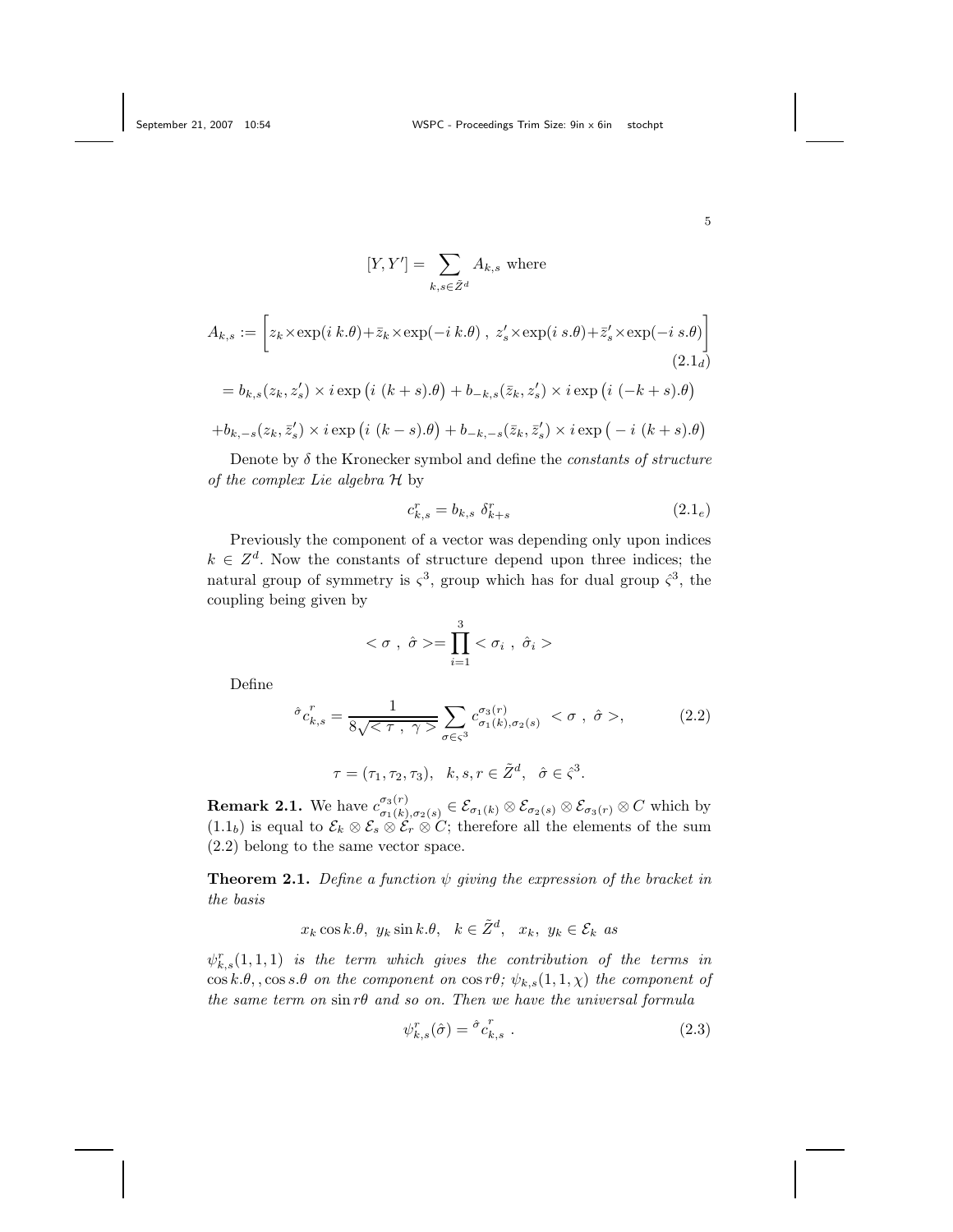Proof. We define an induction on the number of components. We have proved the universal formula when we have a single component. Assume that we have proved it for tensors with a number of indices  $\langle p \rangle$ . Consider a tensor with p indices. Fixing the last index we obtain a tensor with  $(p-1)$ indices for which the universal formula holds true; fixing the first  $(p-1)$ components we obtain a vector for which the universal formula holds true; finally the universal formula stays stable by cartesian product. □

#### Christofell symbols

The Christofell symbol in the complex basis are defined in tems of the structural constant

$$
2\Gamma_{k,s}^l := c_{k,s}^l - c_{s,l}^k + c_{l,k}^s = b_{k,s}\delta_{k+s}^l - b_{s,l}\delta_{s+l}^k + b_{l,k}\delta_{k+l}^s \tag{2.4a}
$$

**Remark 2.2.** If  $kls \neq 0$  at most a single Kronecker symbol does not vanish and in the sum  $(2.4<sub>a</sub>)$  at most one term is different from zero; for this reason we have not to worry about adding objects which belong to different vector spaces. To avoid to check constantly facts of this nature we shall use the canonical injections  $j_k : \mathcal{E}_k \mapsto R^d$ , which induce a canonical injection  $j_k \otimes j_s \otimes j_l : \mathcal{E}_k \otimes \mathcal{E}_s \otimes \mathcal{E}_l \mapsto R^d \otimes R^d \otimes R^d$ ; all the considered objects will belong to the fixed vector space  $R^d \otimes R^d \otimes R^d$ .

We obtain the Christofell symbols in the real basis by applying the universal formula (2.2):

$$
[{}^{\hat{\sigma}}\Gamma]_{k,s}^l := \frac{1}{8\sqrt{<\tau,\ \gamma>}} \sum_{\sigma \in G^3} \Gamma_{\sigma_1(k),\sigma_2(s)}^{\sigma_3(l)} \times <\sigma,\ \hat{\sigma}>, \qquad (2.4_b)
$$

$$
<\sigma,\ \hat{\sigma}>=\prod_{i=1}^3 <\sigma_i,\ \hat{\sigma}_i>,
$$

where  $k, s, l \in \tilde{Z}^d$ .

**Proposition 2.1.** For every  $\gamma \in \hat{\sigma}^3$  we have  $[\hat{\sigma} \Gamma]_{k,s}^l \in \mathcal{E}_k \otimes \mathcal{E}_s \otimes \mathcal{E}_l$ .

In the usual theory Christofell coefficients are scalar; to realize this situation we have to pick a basis  $\epsilon_k^{\alpha}, \alpha \in [1, d-1]$  of each  $\mathcal{E}_k$ ; then the coefficient  $[\Upsilon \Gamma]_{k,s}^l$  will give rise to  $(d-1)^2$  scalar coefficients. We prefer to avoid this explicit computation by introducing the following vector valued tensor calculus. We consider the vector bundle  $\mathcal F$  of basis  $\tilde Z^d$  defined as

$$
\mathcal{F} := \bigcup_{k \in \tilde{Z}^d} \mathcal{E}_k
$$
 and its dual bundle defined as 
$$
\mathcal{F} := \bigcup_{k \in \tilde{Z}^d} \mathcal{E}_k^*;
$$

of course the euclidean structure of  $\mathcal{E}_k$  defines an identification of  $(\mathcal{E}_k^*)^*$  with  $\mathcal{E}_k$ . In tensor calculus we shall forget this identification. A tensor q-times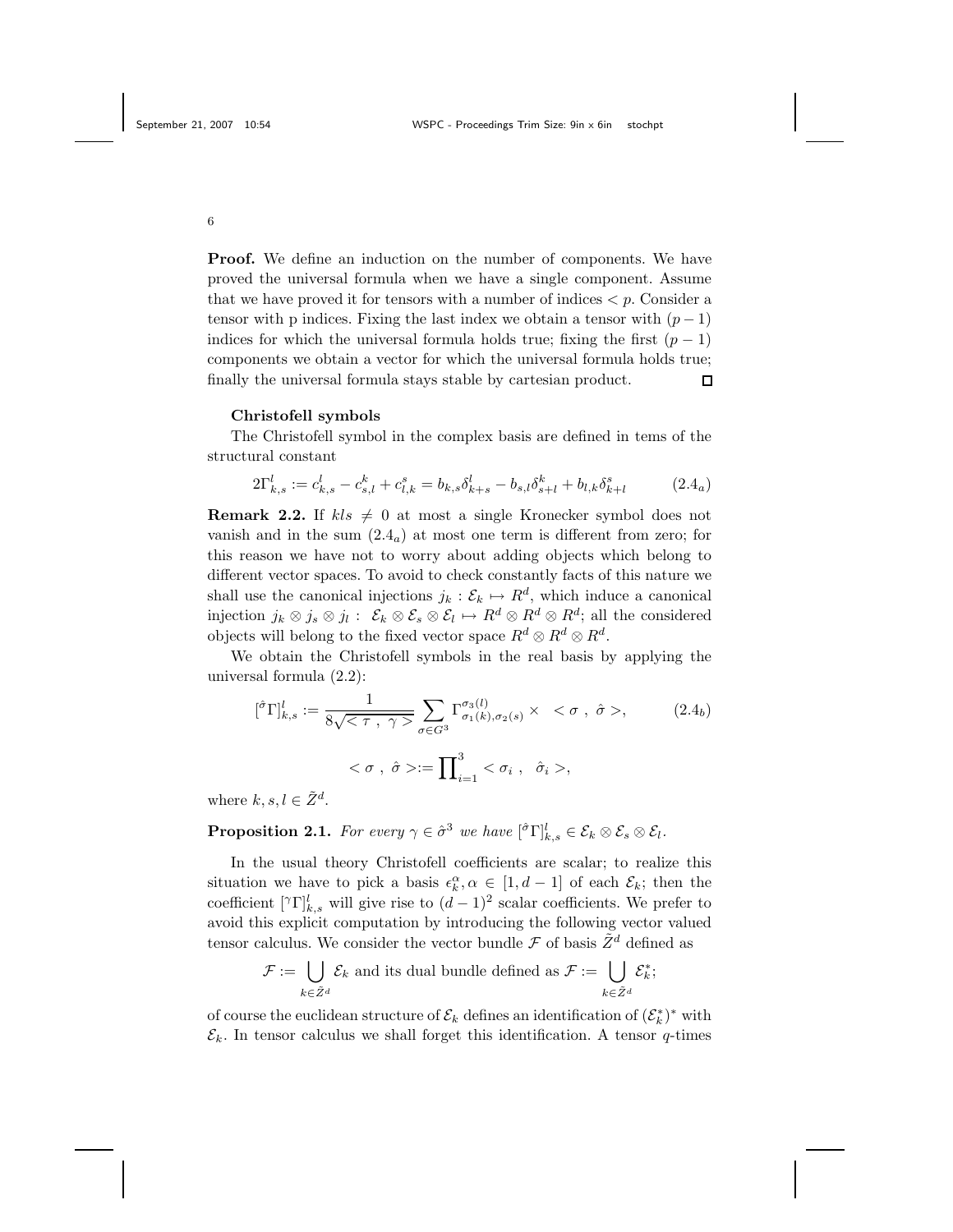covariant and p-times contravariant is by definition a section of the vector bundle  $[\mathcal{F}^*]^{\otimes q} \bigotimes [\mathcal{F}]^{\otimes p}$ 

**Proposition 2.2.** Fix  $\hat{\sigma} \in \hat{\zeta}^3$ , then we can consider  $[{}^{\hat{\sigma}}\Gamma]_{*,*}^*$  as a tensor 2-times covariant and 1-times contravariant.

**Proof.** Use Prop. 2.1 and the identification between  $[\mathcal{E}_k]^*$  and  $\mathcal{E}_k$ .  $\Box$ 

#### Tensorial contraction

Given  $\xi^*$  a contravariant tensor an  $\eta_*$  a covariant tensor their contraction is

$$
\sum_{k\in \tilde{Z}^d} \text{ trace } \xi^k\otimes \eta_k:=\sum_{k\in \tilde{Z}^d} <\xi^k\ ,\ \eta_k>
$$

We can contract two contravariant (resp. covariant) indices using the identification of  $\mathcal{E}_k$  with  $\mathcal{E}_k$  granted the underlying euclidean metric. We shall emphasize the use of this euclidean structure by the notation

$$
\sum_{k \in \tilde{Z}^d} \text{ trace }_{k,k} \xi^k \otimes \eta^k = \sum_{k \in \tilde{Z}^d} (\xi^k \mid \eta^k)_{\mathcal{E}_k}
$$

**Proposition 2.3.** Fix  $k \in \mathbb{Z}^d$  and fix  $z \in \mathcal{E}_k$ ; denote  $\Gamma(z)$  the corresponding operator on  $\mathcal{F}$ . Then  $\Gamma(z)$  is antisymmetric operator.

**Proof.** Choose  $z_*, z'_*, z''_*$  such that  $z_{-q} = \bar{z}_q$ ,  $z'_{-s} = \bar{z}'_q$ ,  $z''_{-q} = \bar{z}_q$ . Define the euclidean scalar product on  $\mathcal{E}_* \otimes C$  by the algebraic prolongation of the euclidean scalar product on  $\mathcal{E}_*$ : we obtain a scalar product which is C-linear relatively to the second factor. Using formula  $(2.4<sub>a</sub>)$ , introduce the expression

$$
\sum_{k,s} \left( b_{k,s}(z_k, z_s') \mid z_{k+s}'' \right) - \left( b_{s,k-s}(z_s', z_{k-s}'') \mid z_k \right) + \left( b_{s-k,k}(z_{s-k}'', z_k) \mid z_s' \right). \tag{2.5a}
$$

Fix z and show the antisymmetry in  $z'$ ,  $z''$ ; firstly

$$
b_{s,k-s}(z'_s, z''_{k-s}) = -b_{k-s,s}(z''_{k-s}, z'_s)
$$

according to the expression

$$
b_{k,l}(z_k, z_s) = (z_k.s) z_s - (z_s.k) z_k
$$

therefore the antisymmetry of the middle term of  $(2.5<sub>a</sub>)$  is obtained.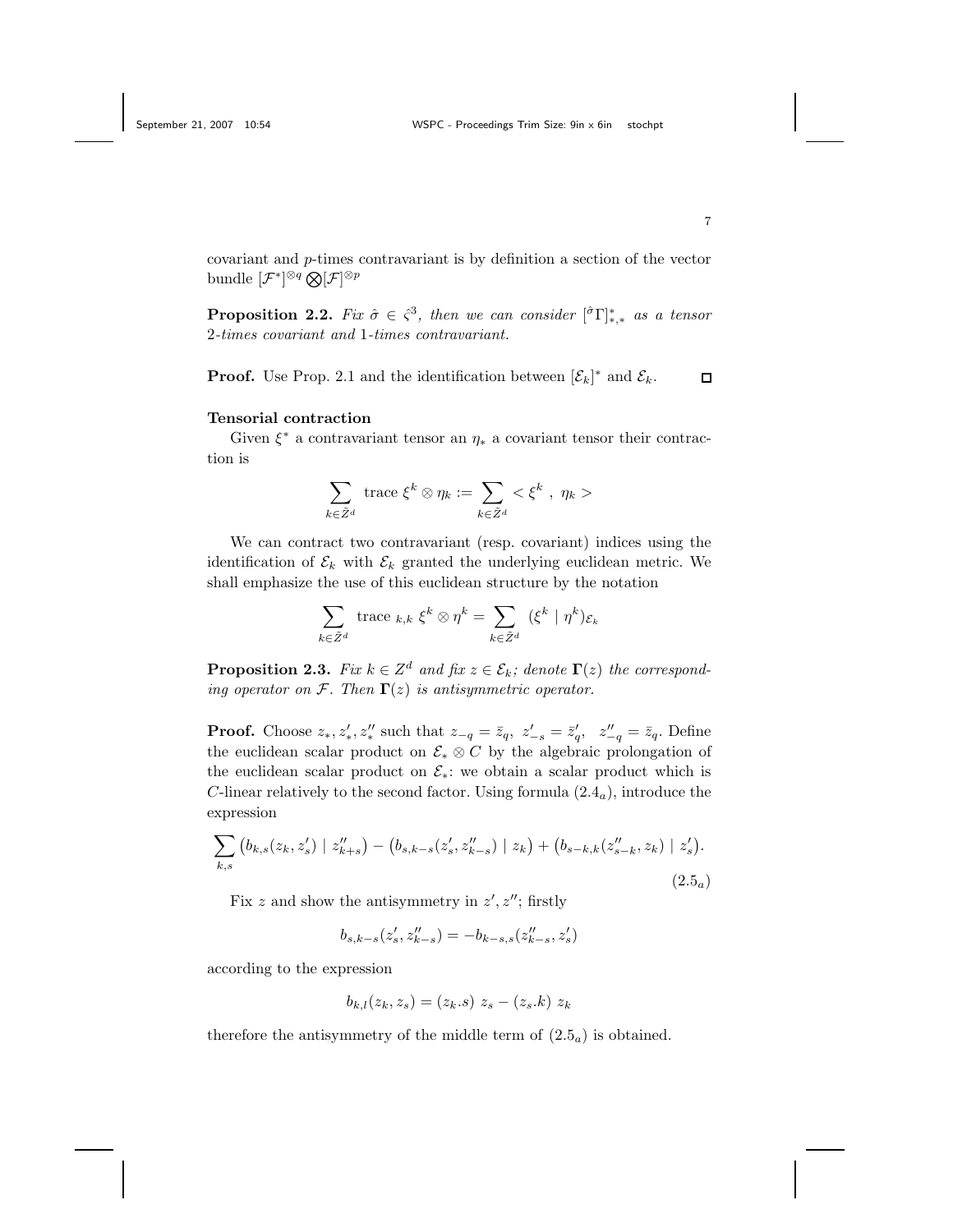In the third term of  $(2.5<sub>a</sub>)$  making the change of index of summation  $(s-k) \mapsto q \simeq s$ , we obtain that the contribution of the first and third term of  $(2.5<sub>a</sub>)$  can be written as

$$
\sum_{k,s} (b_{k,s}(z_k, z_s') | z_{k+s}'') + (b_{s,k}(z_s'', z_k) | z_{k+s}')
$$

On the other hand,

$$
(b_{k,s}(z_k, z'_s) | z''_{k+s}) + (b_{s,k}(z''_s, z_k) | z'_{k+s})
$$
  
= (z\_k.s) (z'\_s | z''\_{k+s}) - (z'\_s.k) (z\_k | z''\_{k+s}) -  
(z\_k.s) (z''\_s | z'\_{k+s}) + (z''\_s.k) (z\_k | z'\_{k+s})  
= -(z'\_s.k) (z\_k | z''\_{k+s}) + (z''\_s.k) (z\_k | z'\_{k+s}),

expression which is obviously antsymmetric in  $z', z''$ .

Corollary 2.1. For fixed  $k$  the matrices

$$
\hat{\sigma} \Gamma_{k,*}^{*} \text{ are antisymmetric } \forall \hat{\sigma} \in \hat{\varsigma}^{3}. \tag{2.5b}
$$

 $\square$ 

**Proof.** As  ${}^{\gamma}\Gamma_{k,*}^*$  is obtained by averaging an antisymmetric operator, it is antisymmetric.  $\Box$ 

Notation 2.1. Given  $\xi^k$  a contravariant tensor, we denote the following antisymmetric operator

$$
\sum_{k} \hat{\sigma} \Gamma_{k,*}^* \xi^k =: \hat{\sigma} \Gamma(\xi)_*^* \quad . \tag{2.6}
$$

Proposition 2.4. The component of the Christofell symbol on the three cosines type vanishes.

**Proof.** This component is equal to  $\hat{\sigma}_0 \Gamma$ , where  $\hat{\sigma}_0 = (1, 1, 1)$ ; remark that  $<\tau\sigma$ ,  $\hat{\sigma}_0>=<\sigma$ ,  $\hat{\sigma}_0>$  and that  $\delta^{\tau(l)}_{\tau(k),\tau(s)}=\delta^l_{k,s}$ . Therefore the sum of twenty four terms defining  $\partial^0 \Gamma$  can be split in the sum of twelve terms each having in factor the following expression  $\delta_{k',s'}^{l'} \times (b_{k',s'} + b_{\tau(k'),\tau(s')})$ and  $(2.1<sub>b</sub>)$  finishes the proof.  $\Box$ 

### 3. Stochastic parallel transport, symmetries of the noise

Consider for each  $k \in \tilde{Z}^d$  the complex brownian motion  $\zeta_k(t)$  associated to the natural hermitian metric on  $\mathcal{E}_k \otimes C$ ; all these brownian motion are taken to be independent on the system of relations

$$
\zeta_{-k}(t) = \bar{\zeta}_k(t), \text{or in real terms } \zeta_k = x_k + i y_k(t), \quad k \in \tilde{Z}^d \tag{3.1}
$$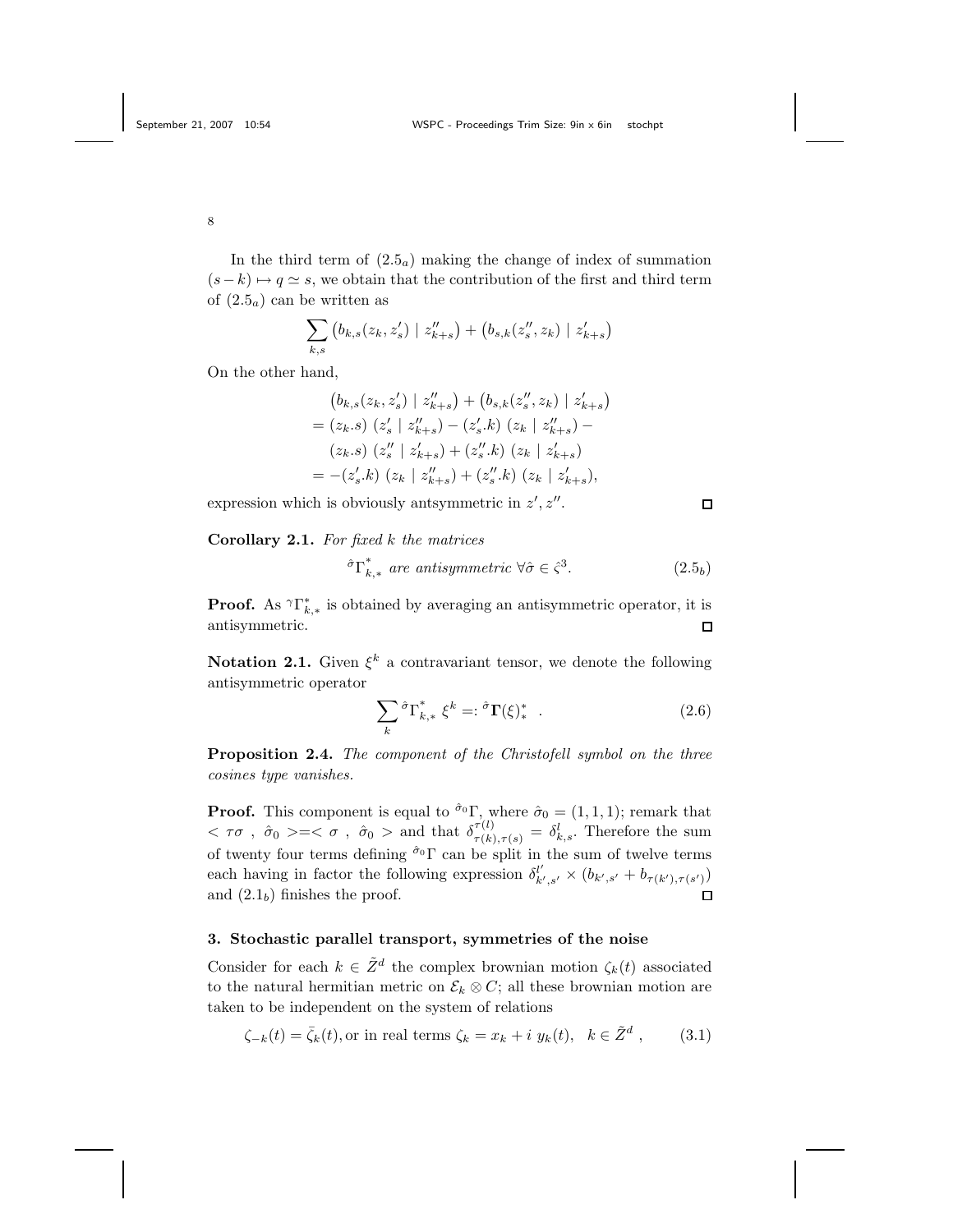the  $x_k$ ,  $y_k$  being independent brownian motion on  $\mathcal{E}_k$ . Define

$$
\Gamma(dx_k(t)) = \sum_{\gamma_1=1}^{\gamma} \Gamma(dx_k(t)), \quad \Gamma(dy_k(t)) = \sum_{\gamma_1=-1}^{\gamma} \Gamma(dy_k(t)), \quad (3.2_a)
$$

where the sumation is taken on  $\gamma = (\gamma_1, \gamma_2, \gamma_3) \in \hat{\zeta}^3$ , the first sum been restricted to those  $\gamma$  for which  $\gamma_1 = 1$  the second to those  $\gamma$  for which  $\gamma_1 = -1.$ 

Choose a weight  $\rho(k) \geq 0$ ,  $k \in \tilde{Z}^d$  and consider the G valued process

$$
p_t = \sum_{k \in \tilde{Z}^d} \rho(k)(x_k(t) \times \cos k \cdot \theta + y_k(t) \times \sin k \cdot \theta) \tag{3.2b}
$$

Consider the Stratonovitch SDE,

$$
d\psi_t = \left(\sum_{k \in \tilde{Z}^d} \rho(k) \left(\Gamma(dx_k(t)) + \Gamma(dy_k(t))\right)\right) \circ \psi_t = \Gamma(dp_t) \circ \psi_t, \tag{3.3}
$$

$$
\psi_0 = \text{Identity}.
$$

As the  $\Gamma$  are antisymmetric operators this equation takes formally its values in the unitary group of  $\mathcal{G}$ ; establishing this fact under mild assumptions on the weight  $\rho$ , will be the purpose of next four paragraphs.

The geometric meaning of (3.3) is to describe in terms of the algebraic parallelism inherited from the group structure of G the Levi-Civita parallelism inherited from the Riemannian structure of G; for this reason we call (3.3) the equation of the stochastic parallel transport.

#### Symmetries of the noise

Denote as before by  $G$  the group of measure preserving diffeomeophisms of the torus  $T^d$  and by  $\mathcal G$  its Lie algebra.

**Proposition 3.1.** Given  $g \in G$ ,  $z \in \mathcal{G}$ , the adjoint action

$$
z \mapsto \frac{d}{d\epsilon}\Big|_{\epsilon=0} g \exp(\epsilon z) g^{-1},
$$

is the direct image  $g_*(z)$  of the vector field z by the diffeomorphism g.

Proof. Reference [6], page 210.

In particular the translation  $\tau_{\varphi}: \theta \mapsto \theta + \varphi$  is a diffeomorphism whose Jacobian matrix is the Identity; therefore

$$
[(\tau_{\varphi})_*(z)](\theta) = z(\theta - \varphi)
$$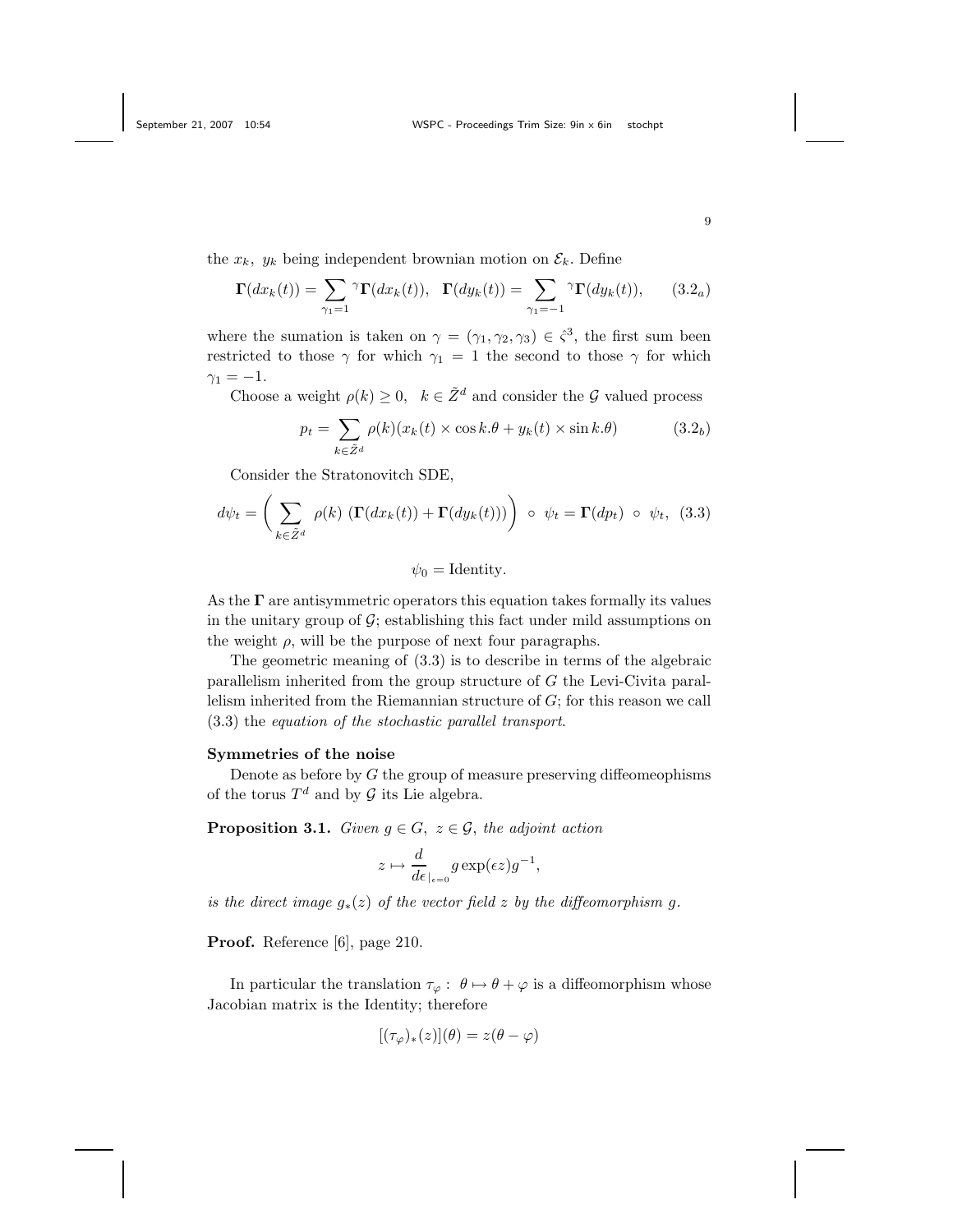The collection  $(\tau_{\varphi})_*$ ,  $\varphi \in T^d$ , constitutes a unitary representation of  $T<sup>d</sup>$  on  $\mathcal G$  which decomposes into irreducible components along the basis

$$
\cos k.\theta \otimes \mathcal{E}_k, \quad \sin k.\theta \otimes \mathcal{E}_k, \tag{3.4a}
$$

the action of  $(\tau_{\varphi})_*$  on  $\mathcal{E}_k \oplus \mathcal{E}_k$  being the rotation

$$
\mathcal{D}_k(\varphi) := \begin{pmatrix} \cos k\varphi & -\sin k\varphi \\ \sin k\varphi & \cos k\varphi \end{pmatrix} . \tag{3.4b}
$$

Furthermore  $\tau_{\varphi}$  preserves the Lie algebra structure. The Christofell symbols are derived from the Hilbertian structure and from the bracket structure of G. Therefore they commute with  $\tau_{\varphi}$  in the sense that

$$
(\tau_{\varphi})_*[\Gamma(\xi)(\eta)] = \Gamma((\tau_{\varphi})_*\xi)[(\tau_{\varphi})_*\eta)], \xi, \eta \in \mathcal{G}
$$
 (3.5<sub>a</sub>)

or denoting by  $\Gamma(z)$  the antihermitian endomorphism of G defined by the Christofell symbols, we have

$$
\Gamma((\tau_{\varphi})_*(z)) = (\tau_{\varphi})_* \circ \Gamma(z) \circ (\tau_{-\varphi})_*
$$
\n(3.5<sub>b</sub>)

Denote by  $su(\mathcal{G})$  the vector space of antisymmetric operators on the Hilbert space  $\mathcal{G}$ .  $\Box$ 

**Proposition 3.2.** Let  $p_t$  the G-valued process defined in  $(3.2_b)$  denote  $p^{\varphi} =: (\tau_{\varphi})_*p$ ; then  $p^{\varphi}$  and p have the same law.

**Proof.** The rotation  $\mathcal{D}_k(\phi)$  preserves in law the Brownian motion on  $\mathcal{E}_k \otimes \mathcal{E}_k$ .  $\mathcal{E}_k$ .

**Corollary 3.1.** The processes  $(\tau_{\varphi}) \circ \psi_t \circ (\tau_{-\varphi})$  and  $\psi_t$  have the same law.

**Proof.** Denoting by  $\psi_t^p$  the solution of (3.3) associated the noise  $p_t$ , we have

$$
(\tau_{\varphi}) \ \circ \ \psi_t \ \circ \ (\tau_{-\varphi}) = \psi_t^{p^{\varphi}} \qquad \qquad \Box
$$

**Definition 3.1.** We say that an endomorphism u of  $\mathcal{G}$  is pseudo diagonal in the direct sum decomposition  $\mathcal{G} = \bigoplus \mathcal{V}_k$  if the restriction of u to  $\mathcal{V}_k$ takes its values in  $\mathcal{V}_k$ ; then u is determined by a sequence  $u_k \in End(\mathcal{V}_k)$ ; we denote  $u = [u_k]$ ,  $k \in \tilde{Z}^d$ .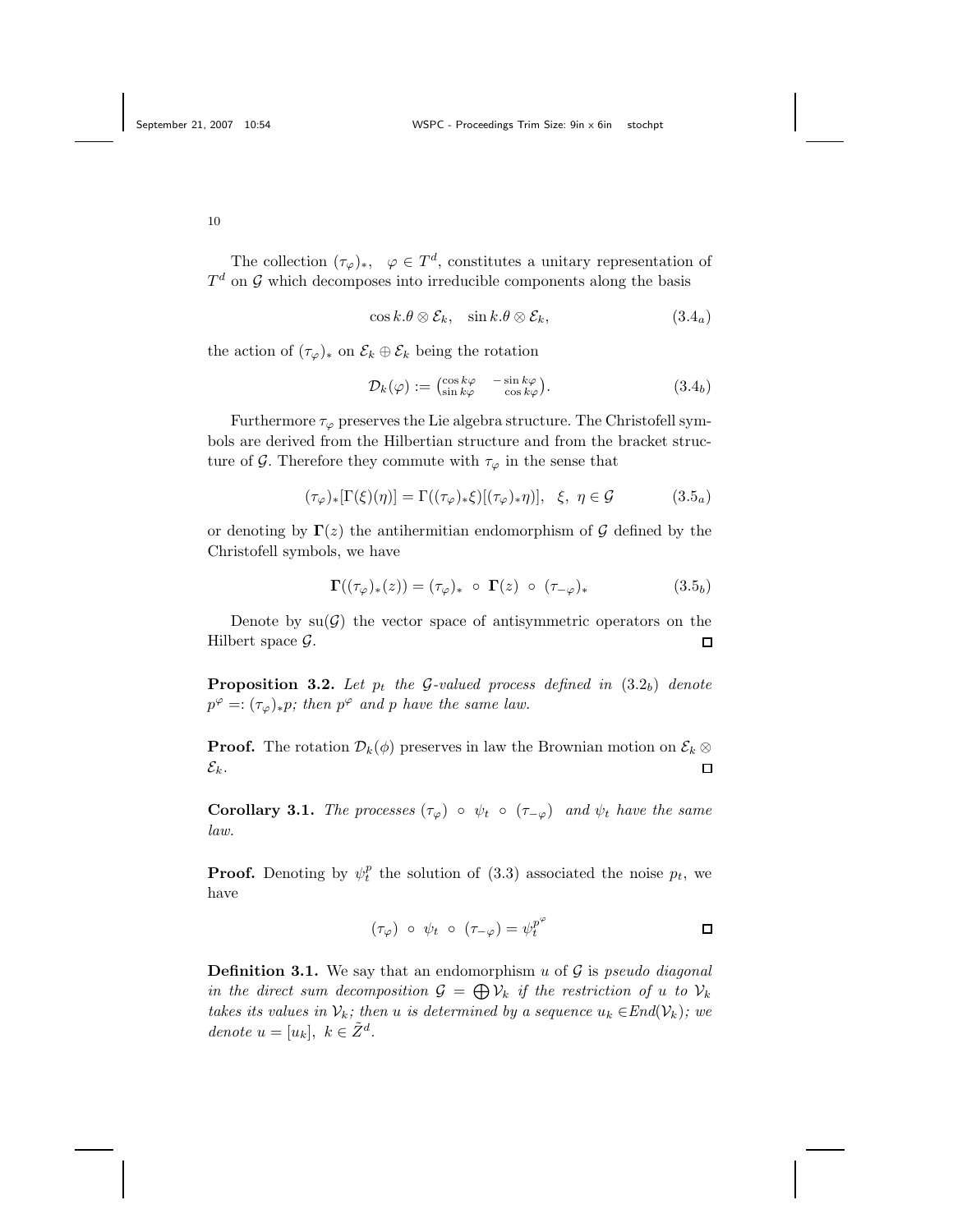**Theorem 3.1.** The Itô contraction describing the passage from the Stratonovitch equation (3.3) to its associated Itô form is an operator  $\beta$ which is pseudo diagonal in the direct sum decomposition

$$
\mathcal{G} = \bigoplus_{k \in \tilde{Z}^d} [\mathcal{E}_k \oplus \mathcal{E}_k]
$$
 (3.6<sub>a</sub>)

Furthermore the diagonal term on the component  $\mathcal{E}_k \oplus \mathcal{E}_k$  is of the form  $-[\lambda_k, \lambda_k]$  where  $\lambda_k$  is a positive symmetric operator on  $\mathcal{E}_k$ .

**Proof.** Denote  $\mathcal{E}_k^1$  (resp.  $\mathcal{E}_k^2$ ) the first (resp. the second) component of the direct sum  $\mathcal{E}_k \oplus \mathcal{E}_k$  and pick an orthonormal basis  $\epsilon_k^{\alpha}$  of each  $\mathcal{E}_k$ . As we have two injections of  $\mathcal{E}_k \mapsto \mathcal{E}_k \oplus \mathcal{E}_k$ , the first having its image in the first factor of the direct sum, the second in the second factor; we denote again  $\epsilon^\alpha_k$  the image by the first injection and  $\eta_k^{\alpha}$  the image by the second injection; we get in this way an orthonormal basis of  $\mathcal{E}_k^i$ ,  $i = 1, 2$ .

The Itô SDE has the shape

$$
d\psi_t^p = \left(\sum_{k \in \tilde{Z}^d} \rho \left(\mathbf{\Gamma}(dx_k(t)) + \mathbf{\Gamma}(dy_k(t))\right) + \frac{\rho}{2} \mathbf{\Gamma}(dx_k) * \mathbf{\Gamma}(dx_k) + \frac{\rho}{2} \mathbf{\Gamma}(dy_k) * \mathbf{\Gamma}(dy_k)\right) \psi_t.
$$

Denote by  $x_k^{\varphi}(t) = (\tau_{\varphi})_* x_k(t), y_k^{\varphi}(t) = (\tau_{\varphi})_* y_k(t)$ ; then  $x_k^{\varphi}(t)$  has the same law as  $x_k(t)$ . Therefore

$$
(dx_t^{\varphi}) * (dx_t^{\varphi}) = (dx_t) * (dx_t)
$$

Using formula  $(3.5<sub>b</sub>)$ ,

$$
\Gamma(dx_t^{\varphi}) * \Gamma(dx_t^{\varphi}) = (\tau_{\varphi})_* \circ \Gamma(dx) * \Gamma(dx) \circ (\tau_{-\varphi})_*
$$

Denoting

$$
\mathcal{B} dt = \frac{1}{2} \sum_{k \in \tilde{Z}^d} [\rho(k)]^2 \bigg( \Gamma(dx_k) \ast \Gamma(dx_k) + \Gamma(dy_k) \ast \Gamma(dy_k) \bigg) \qquad (3.6_b)
$$

we have

$$
\mathcal{B} = (\tau_{\varphi})_* \circ \mathcal{B} \circ (\tau_{-\varphi})_* \tag{3.6_c}
$$

**Lemma 3.1.** An endomorphism of G satisfying  $(3.6<sub>b</sub>)$  is diagonal in the basis  $(3.6_a)$ .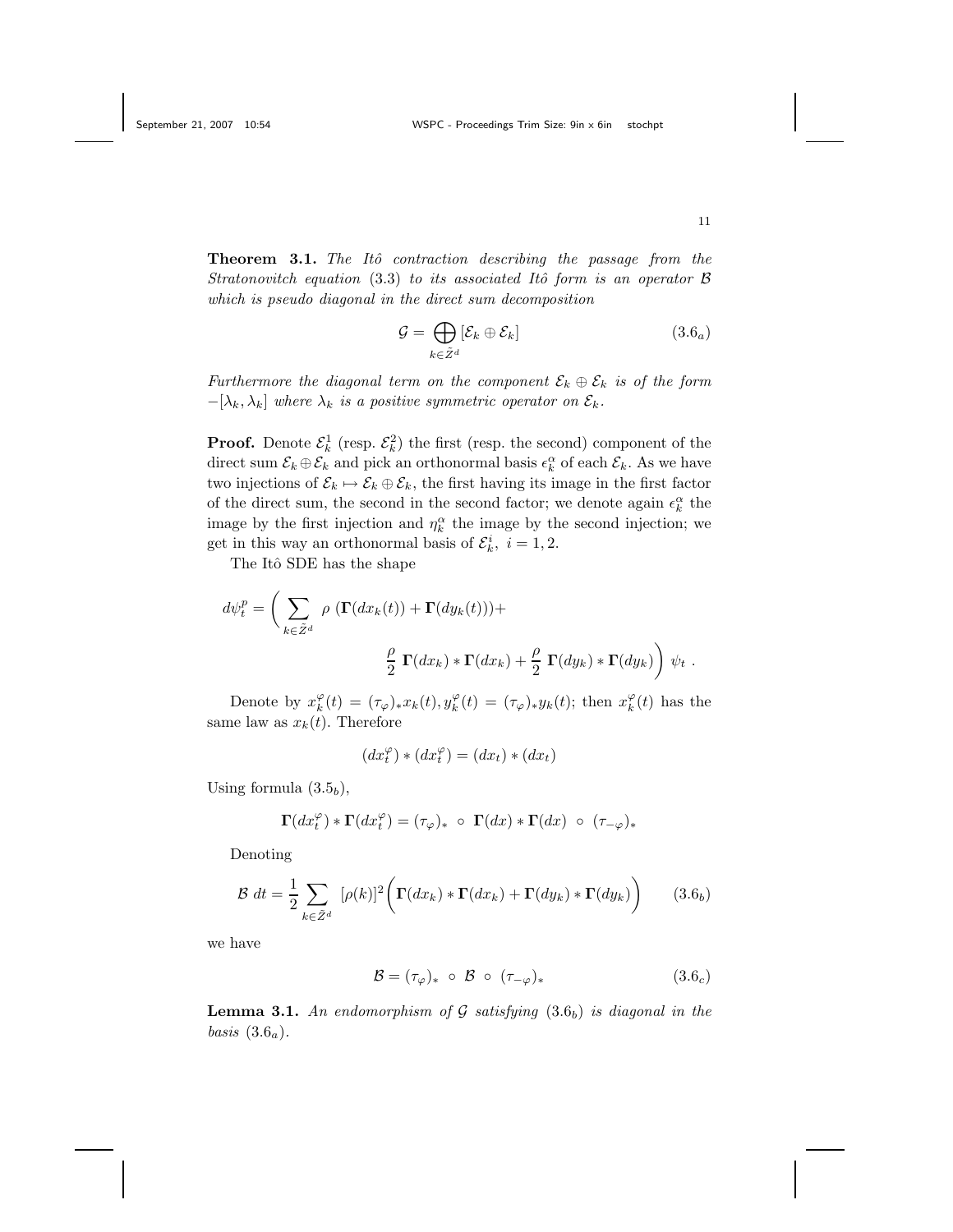**Proof.** Pick  $A_s \in \mathcal{E}_s^1$ ,  $A_k \in \mathcal{E}_k^1$ ,  $B_s \in \mathcal{E}_s^2$ ,  $B_k \in \mathcal{E}_k^2$  and consider the  $2 \times 2$  matrix  $M_{s,k}$ 

$$
M_{s,k} := \begin{pmatrix} (A_s \mid \mathcal{B}(A_k)) & (B_s \mid \mathcal{B}(A_k)) \\ (A_s \mid \mathcal{B}(B_k)) & (B_s \mid \mathcal{B}(B_k)) \end{pmatrix}
$$

Then formula  $(3.6<sub>c</sub>)$  implies that

$$
M_{s,k} = \mathcal{D}_s(\varphi) \circ M_{s,k} \circ \mathcal{D}_k(-\varphi) \tag{3.6d}
$$

Integrating this identity over  $T<sup>d</sup>$  we get

$$
(2\pi)^d \; M_{s,k} = \int_{T^d} \mathcal{D}_s(\varphi) \; \circ \; M_{s,k} \; \circ \; \mathcal{D}_k(-\varphi) \; d\varphi_1 \otimes d\varphi_2
$$

If we develop the product of matrices of the r.h.s. we find an expression of the form  $(\cos s.\varphi)(\cos k.\varphi)$  which will have an integral equal to 0 if  $s \neq k$ .

As  $\Gamma(*)$  are antisymmetric we get that their square are negative symmetric operators.

As on  $\mathcal{E}_k \oplus \mathcal{E}_k$ , this symmetric operator commutes with the rotations, it decomposes into two identic copies on each component.  $\Box$ 

# 4. Transfer energy matrix of the stochastic parallel transport

A sequence of vectors with norm 1 of an Hilbert space can converge weakly to zero: this phenomena corresponds to a "dissipation of energy towards the higher modes". For the construction of the stochastic parallel transport it is essential to control this dissipation.

We fix  $\xi_0 \in \mathcal{G}$  and consider

$$
\xi_t^p := \psi_t^p(\xi_0)
$$

Pick  $A_s \in \mathcal{E}_s^1$ ,  $A_k \in \mathcal{E}_k^1$ ,  $B_s \in \mathcal{E}_s^2$ ,  $B_k \in \mathcal{E}_k^2$  and consider

$$
\alpha_{s,k}^1(\xi_0) = E((A_s \mid \xi_t^p) \times (A_k \mid \xi_t^p)), \quad \alpha_{s,k}^2(\xi_0) = E((B_s \mid \xi_t^p) \times (B_k \mid \xi_t^p)),
$$

$$
\alpha_{s,k}^3(\xi_0) = E((A_s \mid \xi_t^p) \times (B_k \mid \xi_t^p))
$$

**Theorem 4.1.** Denote  $(\tau_{\varphi})_*(\xi_0) := \xi_0^{\varphi}$ , then

$$
\int_{T^d} \alpha_{s,k}^i(\xi_0^{\varphi}) \, d\varphi = 0, \quad s \neq k, \ i = 1, 2, 3. \tag{4.1}
$$

 $\Box$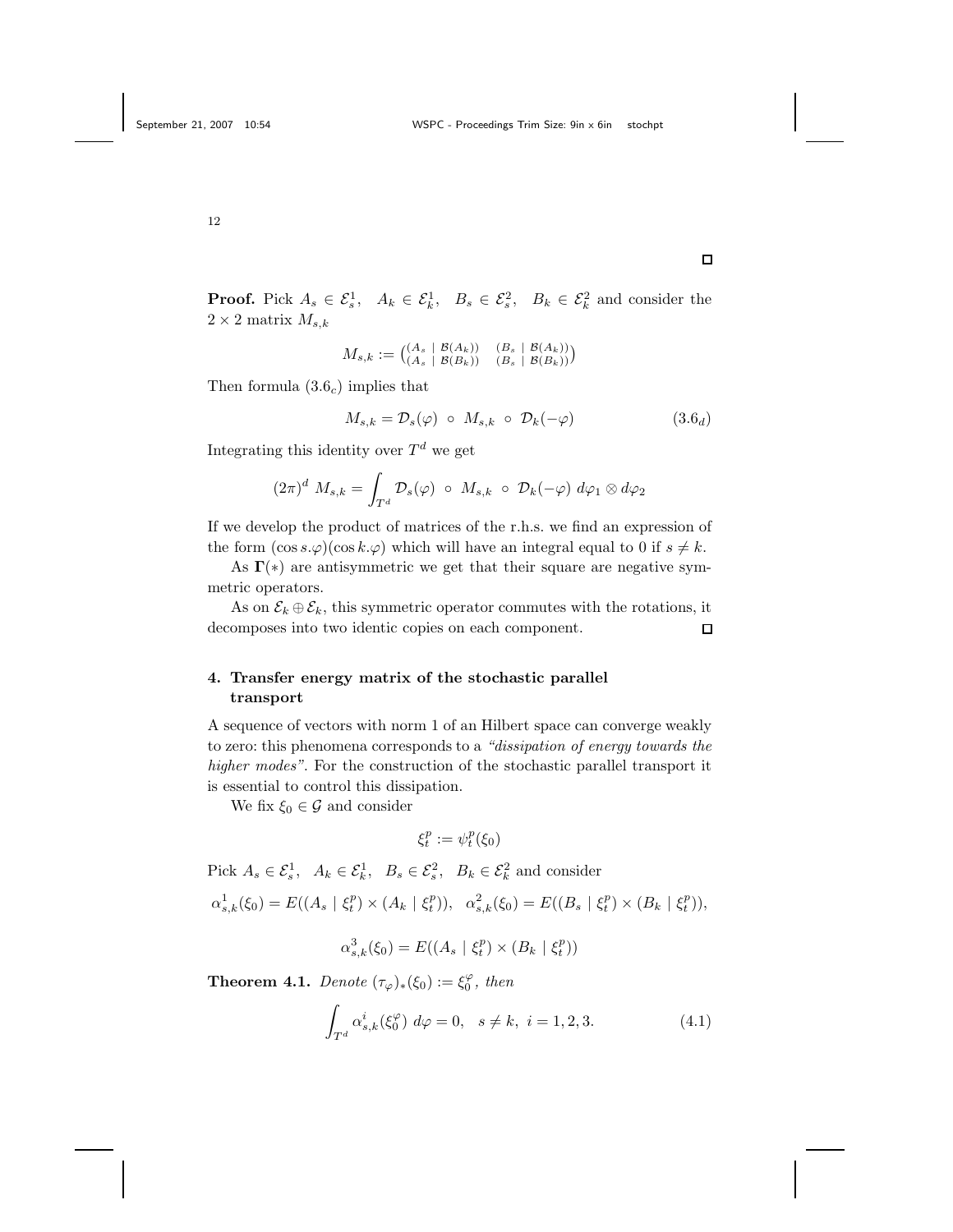**Proof.** Using  $(3.5<sub>b</sub>)$  we get

$$
\Gamma(p_t^{\varphi}) = (\tau_{\varphi})_* \circ \Gamma(p_t) \circ (\tau_{-\varphi})_*
$$

or by exponentiating

$$
\psi_t^{p^{\varphi}} = (\tau_{\varphi})_* \circ \psi_t^p \circ (\tau_{-\varphi})_*
$$
  

$$
(\tau_{-\varphi})_* \circ \psi_t^{p^{\varphi}} = \psi_t^p \circ (\tau_{-\varphi})_*
$$
 (4.2<sub>a</sub>)

Applying this identity to the vector  $\xi_0$  and changing  $\varphi$  in  $-\varphi$  we get

$$
(\tau_{\varphi})_* \ \circ \ \psi^{p_t^{-\varphi}} = \psi_t^p \ (\xi_0^{\varphi})
$$

Therefore

$$
\alpha^1_{s,k}(\xi^\varphi_0)=E((A_s^{-\varphi}\mid\xi^{p^{-\varphi}}_t)\times(A_k^{-\varphi}\mid\xi^{p^{-\varphi}}_t))
$$

Using now the key fact that  $p_t^{-\varphi}$  and  $p_t$  have the same law, we obtain

$$
\alpha_{s,k}^1(\xi_0^\varphi) = E((A_s^{-\varphi} \mid \xi_t^p) \times (A_k^{-\varphi} \mid \xi_t^p)) \tag{4.2b}
$$

Using the identity  $A_k^{-\varphi} = \cos(k \cdot \varphi) \times A_k + \sin(k \cdot \varphi) \times B_k$  and similar identities we get

$$
\alpha_{s,k}^1(\xi_0^\varphi) = \cos(k.\varphi)\cos(s.\varphi)\alpha_{s,k}^1(\xi^0) + \sin(k.\varphi)\sin(s.\varphi)\alpha_{s,k}^2(\xi^0) \quad (4.2_c)
$$

$$
+\cos(k\cdot\varphi)\sin(s\cdot\varphi)\alpha_{s,k}^3(\xi^0) + \sin(k\cdot\varphi)\cos(s\cdot\varphi)\alpha_{k,s}^3(\xi^0)
$$

**Theorem 4.2.** There exists a matrix A defined on  $\tilde{Z}^d \times \tilde{Z}^d$  such that denoting

$$
u_t^{\xi_0}(k) = E\bigg(\sum_{\alpha=1}^{d-1} (\epsilon_k^{\alpha} \mid \xi_t^p)^2 + (\eta_k^{\alpha} \mid \xi_t^p)^2\bigg),
$$

where the basis  $\epsilon_k^{\alpha}$ ,  $\eta_k^{\alpha}$ , has been defined in the proof of Theorem 3.4, we have

$$
\frac{du_t^{\xi_0}}{dt} = \mathcal{A} \ u_t^{\xi_0} \tag{4.3a}
$$

**Proof.** We remark that  $(4.2<sub>a</sub>)$  implies that

$$
u_t^{\xi_0^{\varphi}}(k) = u_t^{\xi_0}(k) \quad \text{therefore}
$$

$$
\frac{1}{(2\pi)^d} \int_{T^d} u_t^{\xi_0^{\varphi}}(k) \, d\varphi = u_t^{\xi_0}(k) \tag{4.3b}
$$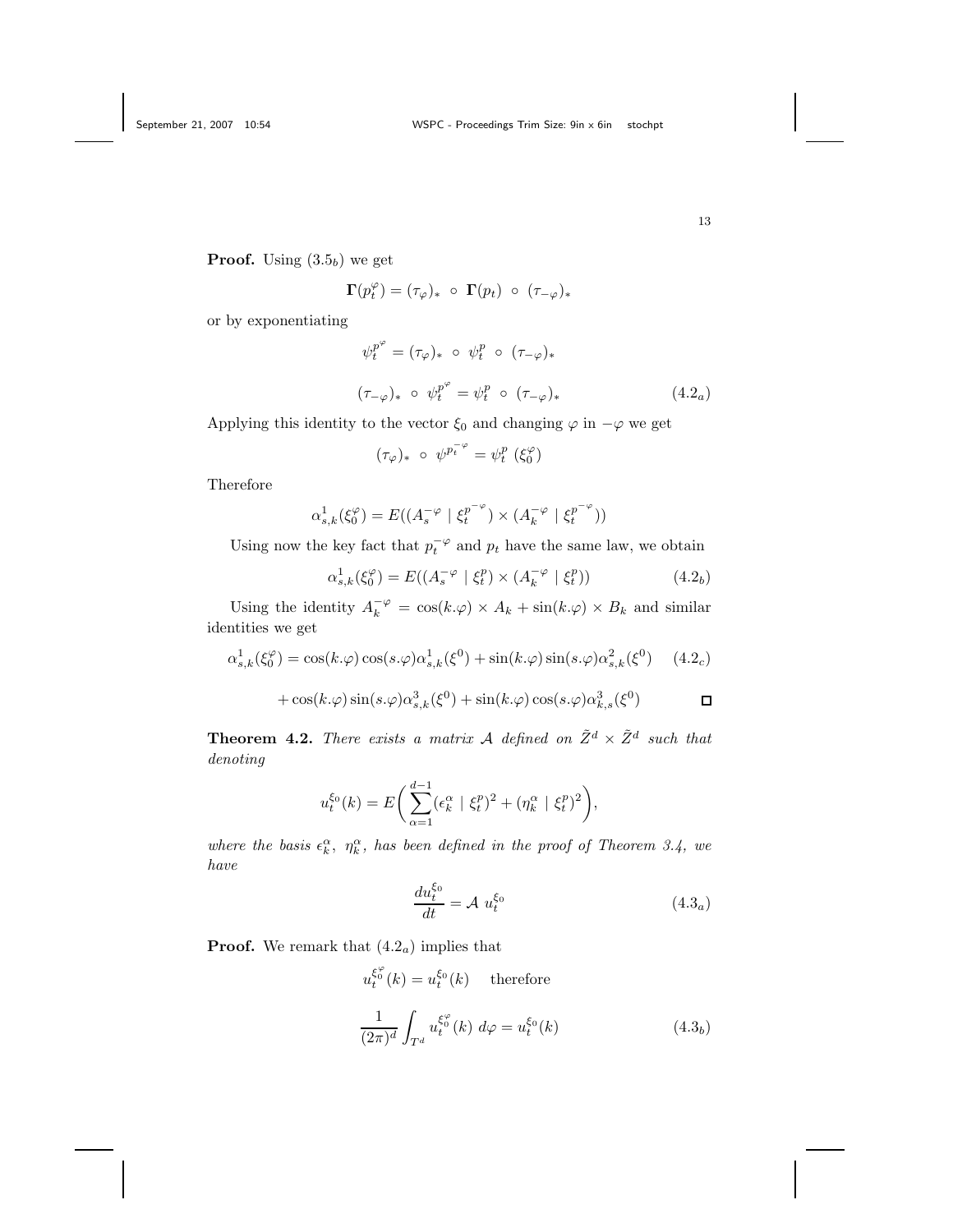We can implement this fact by adding to the probability space generated by p a random initial value  $\xi_0^{\varphi}$  with a uniform repartition of the variable  $\varphi$ . By Itô calculus we can write

$$
\frac{d}{dt} \int_{T^d} u_t^{\xi_0^{\varphi}}(k)
$$

in terms of the

$$
\int_{T^d} \alpha_{s,k}^i(\xi_0^{\varphi}) \ d\varphi_1 \otimes d\varphi_2
$$

expression which vanishes for  $s \neq k$  by (4.1).

Corollary 4.1. We have

$$
u_t^{\xi_0}(k) = 2E\bigg(\sum_{\alpha=1}^{d-1} (\epsilon_k^{\alpha} \mid \xi_t^p)^2\bigg), \tag{4.3c}
$$

**Proof.** Use the identity  $(4.2<sub>c</sub>)$  with  $s = k$  and integrate in  $\varphi$ .

# 5. Exact computation of the energy transfer matrix for  $d = 2$

We shall present in section 6 indirect qualitative estimation of the energy transfer matrix valid in any dimension  $d \geq 2$ . In this section we recall the full computation from scratch of the transfer energy matrix in the case  $d = 2$  which was obtained in Ref. 4. These computations give also another proof of the orthogonality results proved by symmetry arguments in section 4.

When  $d = 2$  the space  $\mathcal{E}_k$  is of dimension 1; we take for orthonormal basis of  $\mathcal{E}_k$  the vector  $(\frac{k_2}{|k|}, -\frac{k_1}{|k|})$ . We get for orthonormal basis (for the  $L^2$ metric) of vector fields with vanishing divergence on the torus, firstly the two constant vector fields and

$$
A_k = \frac{1}{|k|} [(k_2 \cos k \theta)\partial_1 - (k_1 \cos k \theta)\partial_2)]
$$
  

$$
B_k = \frac{1}{|k|} [(k_2 \sin k \theta)\partial_1 - (k_1 \sin k \theta)\partial_2)]
$$

where  $k = (k_1, k_2) \in \tilde{Z}^2$ , with  $|k| \neq 0$ , and where  $k \cdot \theta = k_1 \theta_1 + k_2 \theta_2$ .

 $\Box$ 

 $\Box$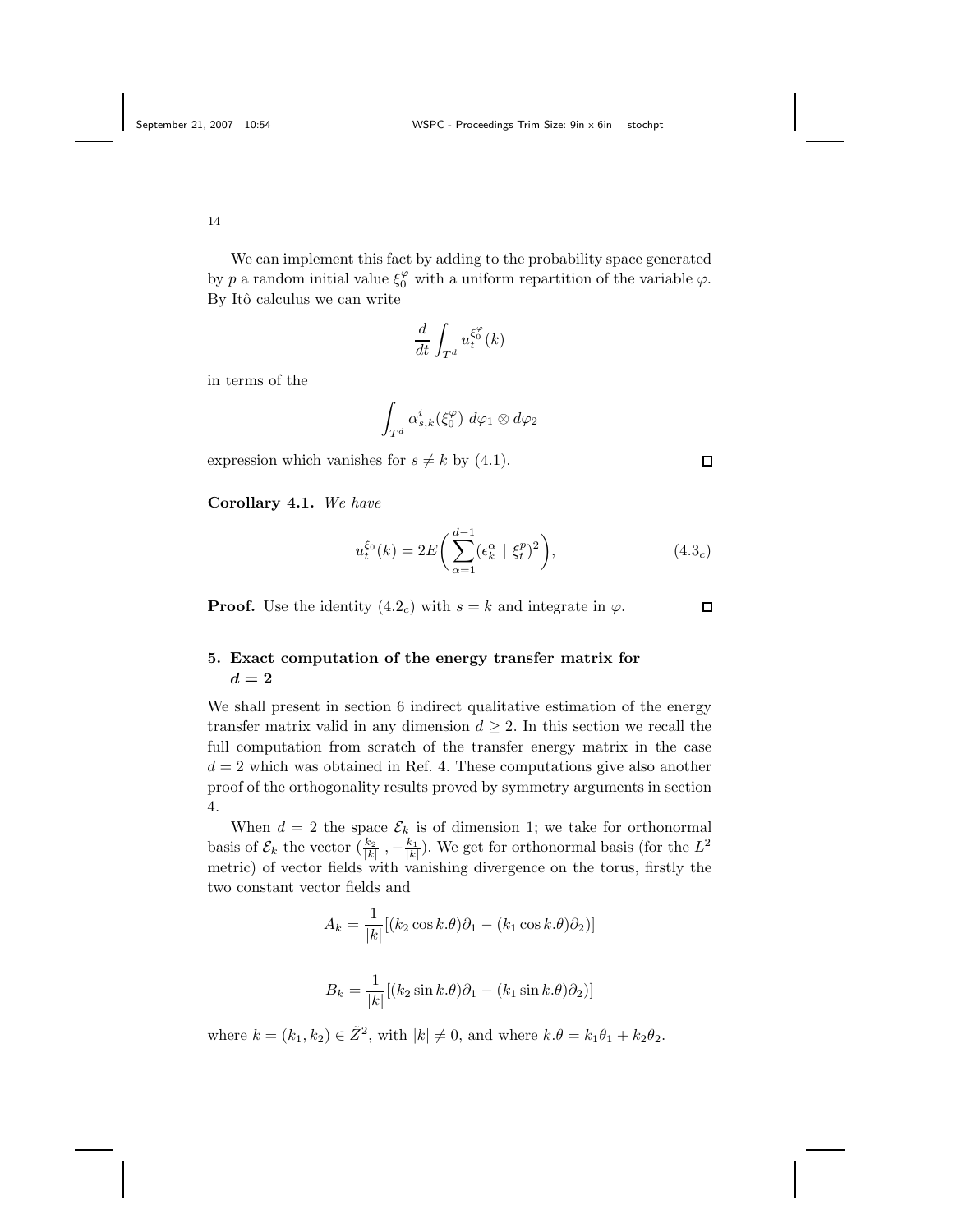For 
$$
k, l \in \tilde{Z}^2
$$
,  $k, l \neq (0, 0)$ , define on  $\tilde{Z}^2$  the following functions  
\n
$$
\alpha_{k,l} := \frac{1}{4|k||l||k+l|} (|l+k|^2 - |k|^2 + |l|^2) = \frac{1}{2|k||l||k+l|} ((l | l+k))
$$
\n
$$
\beta_{k,l} := \alpha_{-k,l} = \frac{1}{4|k||l||k-l|} (|l-k|^2 - |k|^2 + |l|^2) = \frac{1}{2|k||l||k-l|} (l | (l-k))
$$
\n
$$
(5.1_b)
$$

$$
[k, l] = k_1 l_2 - k_2 l_1.
$$

The brackets of the above mentionned vector fields are given in the following

Theorem 5.1 (Ref. 4). The following expressions hold

$$
[A_k, A_l] = \frac{[k, l]}{2|k||l|} (|k + l|B_{k+l} + |k - l|B_{k-l})
$$
  

$$
[B_k, B_l] = -\frac{[k, l]}{2|k||l|} (|k + l|B_{k+l} - |k - l|B_{k-l})
$$
  

$$
[A_k, B_l] = -\frac{[k, l]}{2|k||l|} (|k + l|A_{k+l} - |k - l|A_{k-l})
$$

Concerning the Christoffel symbols,

Theorem 5.2 (Ref. 4). The Cristoffel symbols are

$$
\Gamma_{A_k, A_l} = [k, l](\alpha_{k,l} B_{k+l} + \beta_{k,l} B_{k-l})
$$
  
\n
$$
\Gamma_{B_k, B_l} = [k, l](-\alpha_{k,l} B_{k+l} + \beta_{k,l} B_{k-l})
$$
  
\n
$$
\Gamma_{A_k, B_l} = [k, l](-\alpha_{k,l} A_{k+l} + \beta_{k,l} A_{k-l})
$$
  
\n
$$
\Gamma_{B_k, A_l} = [k, l](-\alpha_{k,l} A_{k+l} - \beta_{k,l} A_{k-l})
$$

In this two-dimensional case the equation for the stochastic parallel transport reads

$$
d\psi_t = -(\sum_{k\neq 0} \rho(k)\Gamma_{A_k, .} o dx^k + \rho(k)\Gamma_{B_k, .} o dy^k)\psi_t
$$

with independent Brownian motions in all components,  $\psi(0) = id$ .

We remark the difference with respect to Ref. 4 of the constants appearing in  $(5.1<sub>a</sub>)$  and  $(5.1<sub>b</sub>)$ : taking indices in  $\tilde{Z}^2$ , only half of the quantities computed in Ref. 4, Theorem 3.1, have to be considered.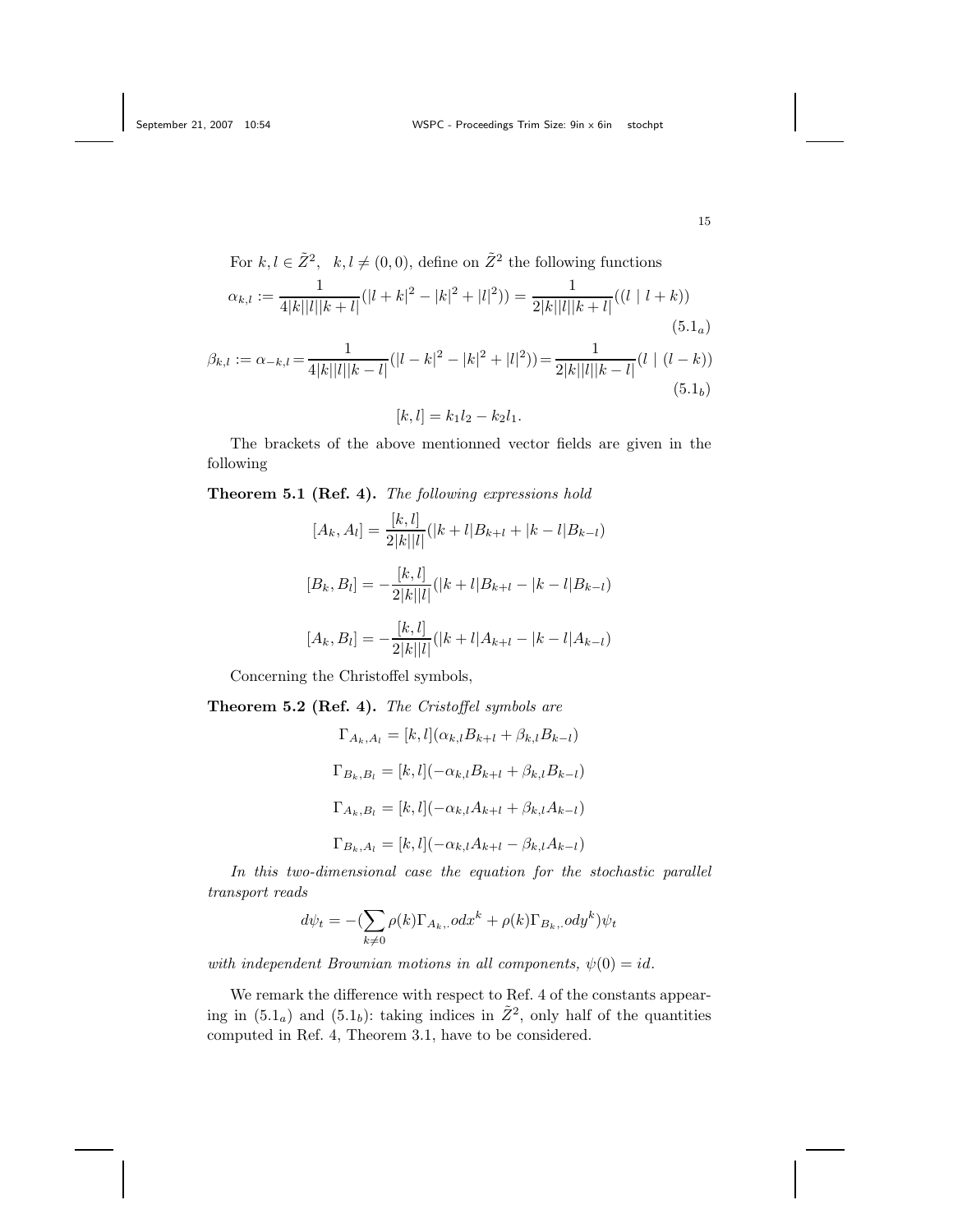Theorem 5.3 (Ref. 4). The coefficient of the transfer energy matrix are given by

$$
\mathcal{A}_l^l = -2 \sum_k [\rho(k)]^2 [l, k]^2 \times \left( \beta_{k, k-l} \beta_{k, l} + \alpha_{k, -k-l} \alpha_{k, l} \right)
$$

$$
\mathcal{A}_s^l = 2 \sum_k [\rho(k)]^2 [l, k]^2 \times \left( \alpha_{k, l-k}^2 \ \delta_s^{l-k} + \beta_{k, l+k}^2 \ \delta_s^{l+k} \right)
$$

The matrix  $A$  is symmetric, the non-diagonal terms are positive, the diagonal terms are negative, the sum of the coefficients on each column vanishes.

### Remark 5.1. Notice that

$$
\beta_{k,k-l}\beta_{k,l} = \alpha_{k,l-k}^2 = \frac{(l|l-k)^2}{4|k|^2|l|^2|l-k|^2}
$$

$$
\alpha_{k,-k-l}\alpha_{k,l} = \beta_{k,l+k}^2 = \frac{(l|l+k)^2}{4|k|^2|l|^2|l+k|^2}
$$

**Corollary 5.1.** Denote  $\chi_{k,l}$  the angle between the vectors k and l; then

$$
|\mathcal{A}_l^l| = \frac{|l|^2}{8} \sum_{k \in \tilde{Z}^2} (1 - \cos 4\chi_{k,l}) \times [\rho(k)]^2
$$

$$
\sum_{k} [\rho(k)]^{2} [l, k]^{2} \times k \bigg( \alpha_{k,l-k}^{2} - \beta_{k,l+k}^{2} \bigg) = 0
$$

If  $\rho(k)$  depends only upon  $|k|$ 

$$
|\mathcal{A}_l^l| \simeq c|l|^2, \qquad 4c := \sum_{k \in \tilde{Z}^2} [\rho(k)]^2 \tag{5.2}
$$

 $\rightarrow \infty$ 

## 6. Qualitative estimation of the energy transfert matrix for  $d > 2$

We propose ourselves to obtain in dimension greater than 2 the estimates  $(5.2).$ 

We interpreted the  ${}^{\gamma}\Gamma^l_{*,s}$  as defining operators  $\mathcal{E}_{\cdot} \to \mathcal{E}_{l}$ , the euclidean structure of the  $\mathcal{E}_j$  makes possible to define their adjoint; then

$$
\mathrm{trace}(\text{Tr}_{*,s}^{l})(\text{Tr}_{*,s}^{l})^{*}
$$

is well defined and is equal to the HS norm (Hilbert-Schmidt norm).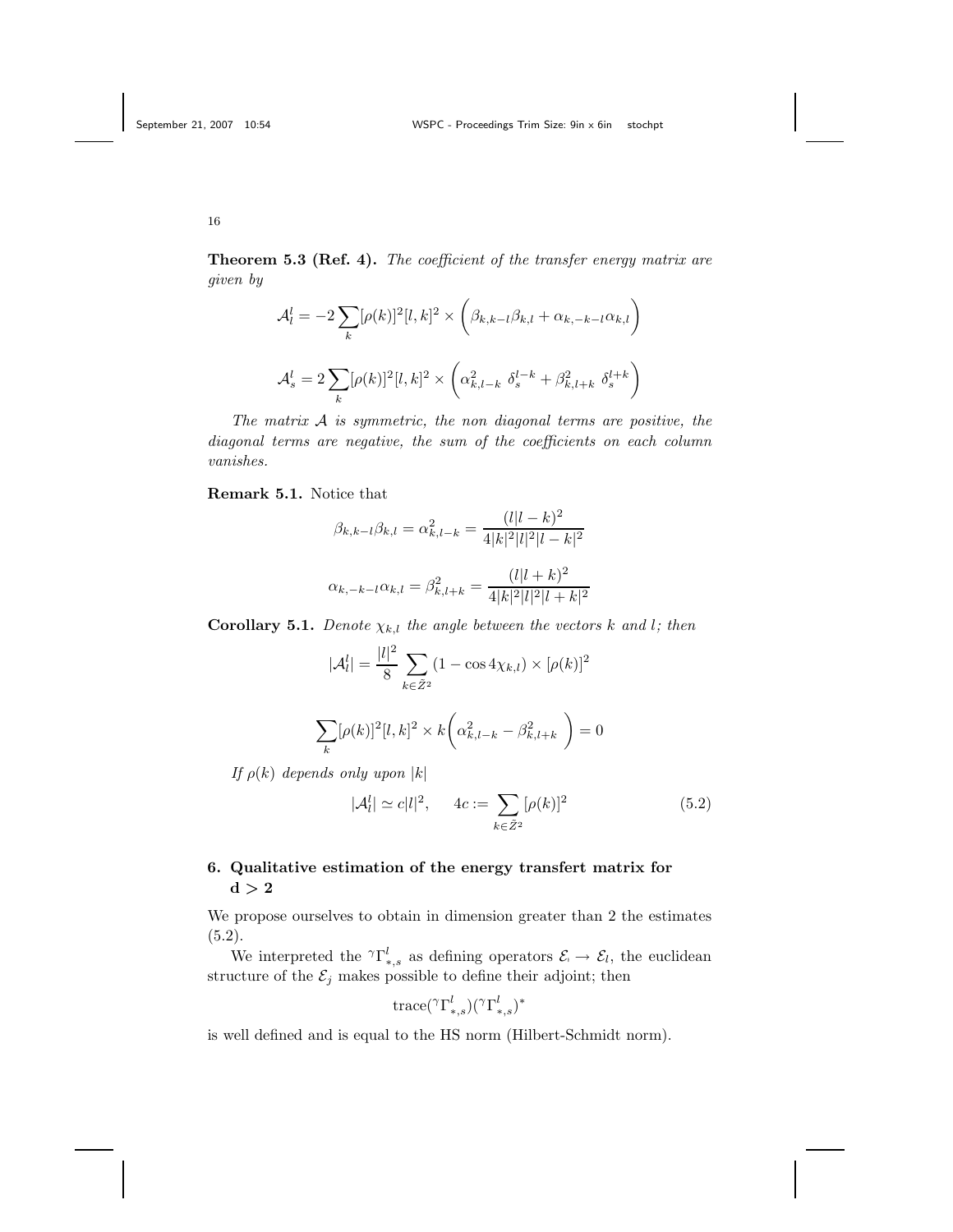**Theorem 6.1.** The diagonal terms of the matrix  $A$  are expressed by the diagonal terms of the diagonal matrix  $\mathcal B$  defined in  $(3.6_a)$ ,

$$
\mathcal{A}_l^l = -2 \ trace \left( \lambda_k \right) \tag{6.1a}
$$

and, as a consequence, are negative; the non diagonal terms are given by

$$
\mathcal{A}_s^l = \sum_{k \in \tilde{Z}^d} [\rho(k)]^2 \left| \sum_{\gamma_1=1}^{\gamma} \Upsilon_{k,s}^l \right|_{HS}^2 + \sum_{k \in \tilde{Z}^d} [\rho(k)]^2 \left| \sum_{\gamma_1=-1}^{\gamma} \Upsilon_{k,s}^l \right|_{HS}^2, \quad l \neq s;
$$
\n
$$
(6.1_b)
$$

The non diagonal terms are positive. The sum of the terms of each column vanishes. The matrix A is symmetric.

### Theorem 6.2.

$$
\frac{1}{4(d-1)^2} \mathcal{A}_l^l \le |l|^2 \sum_k [\rho(k)]^2 + \sum_k |k|^2 [\rho(k)]^2.
$$
 (6.2)

Proof. We have,

$$
|\mathcal{A}_l^l|\leq \sum_{k,s}\|\Gamma_{k,s}^l\|_{HS}^2[\rho(k)]^2
$$

which by  $(2.4<sub>a</sub>)$  is equal to

$$
\sum_{k} [\rho(k)]^2 (\|b_{k,l-k}\|_{HS}^2 + \|b_{k-l,l}\|_{HS}^2 + \|b_{l+k,k}\|_{HS}^2)
$$

Finally, using the expression of  $b_{k,j}$  we get the inequality  $||b_{k,j}||_{HS}^2 \leq (d 1)^{2}(|k|^{2}+|j|^{2}).$ 

 $\Box$ 

#### References

- 1. H. Airault, P. Malliavin. Quasi-invariance of Brownian measures on the group of circle homeomorphisms and infinite-dimensional Riemannian geometry. J. Funct. Anal. 241 (1)  $(2006)$ , 99-142.
- 2. V. I. Arnold. Sur la géométrie différentielle des groupes de Lie de dimension infinie et ses applications a l'hidrodynamique des fluides parfaits. Ann. Inst. Fourier 16 (1966), 316–361.
- 3. V. I. Arnold, B. A. Khesin. Topological Methods in Hydrodynamics. Springer-Verlag, New York, 1998.
- 4. A. B. Cruzeiro, F. Flandoli, P. Malliavin. Brownian motion on volume preserving diffeomorphisms group and existence of global solutions of 2D stochastic Euler equation. J. Funct. Anal. 242 (2007), 304–326.
- 5. D. Ebin, J. Marsden. Groups of diffeomorphisms and the motion of incompressible fluid. Ann. Math. 92 (2) (1970), 102–163.